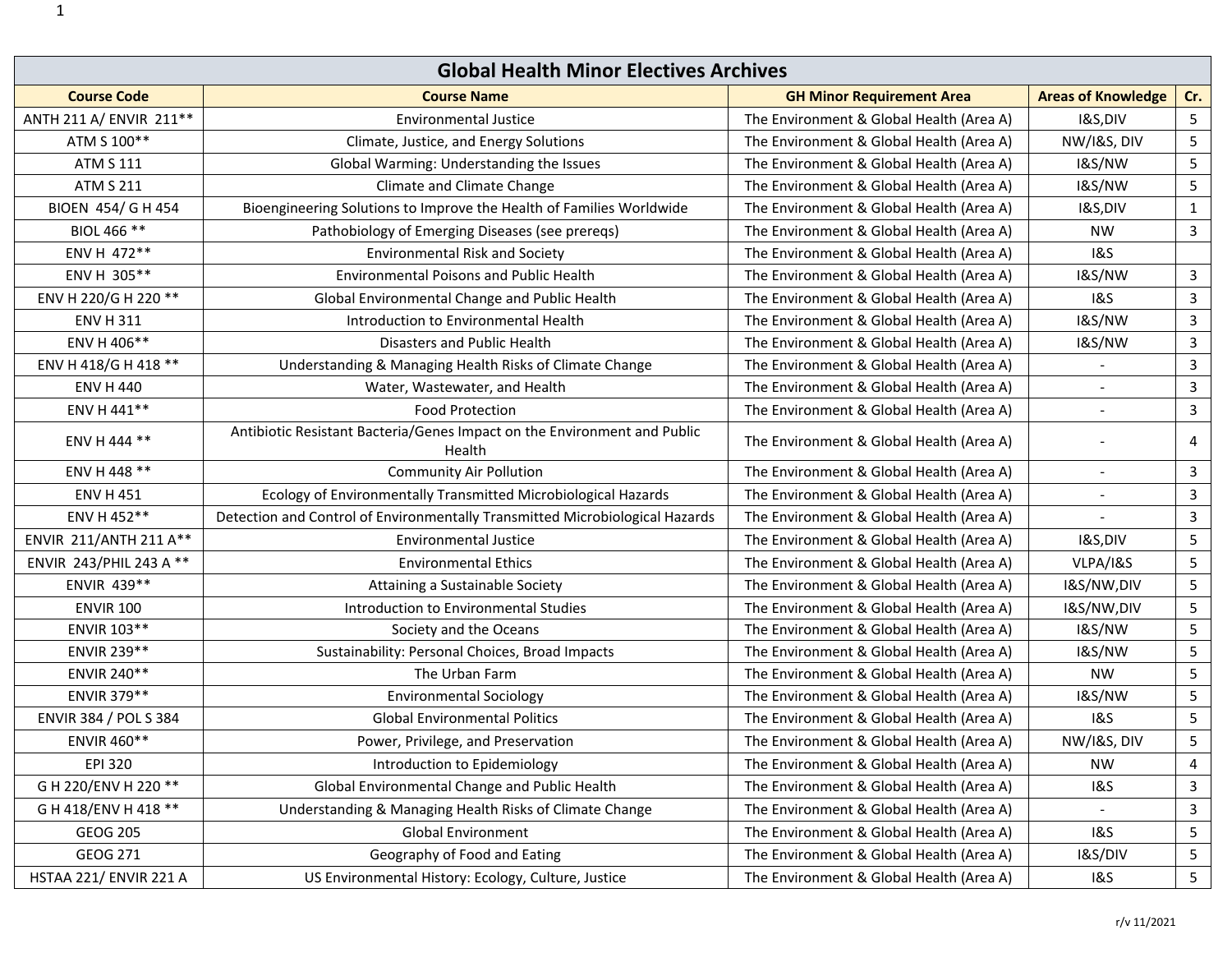| L ARCH 498/ GH 490        | Interdisciplinary frameworks for health, ecology, and the built environment                                                 | The Environment & Global Health (Area A)                      |                           | $\mathbf{1}$    |
|---------------------------|-----------------------------------------------------------------------------------------------------------------------------|---------------------------------------------------------------|---------------------------|-----------------|
| MICROM 301                | <b>General Microbiology</b>                                                                                                 | The Environment & Global Health (Area A)                      | <b>NW</b>                 | $\mathsf{3}$    |
| NUTR 412**                | United States Food Systems Policy                                                                                           | The Environment & Global Health (Area A)                      | 1&S                       | $\overline{5}$  |
| <b>NUTR 200</b>           | <b>Nutrition for Today</b>                                                                                                  | The Environment & Global Health (Area A)                      | <b>NW</b>                 | 4               |
| <b>NUTR 302</b>           | Food Studies: Harvest to Health                                                                                             | The Environment & Global Health (Area A)                      | <b>I&amp;S/NW</b>         | $\mathbf{3}$    |
| NUTR 446**                | Food Safety and Health                                                                                                      | The Environment & Global Health (Area A)                      | <b>1&amp;S</b>            | $\overline{5}$  |
| PHIL 243 A/ENVIR 243 **   | <b>Environmental Ethics</b>                                                                                                 | The Environment & Global Health (Area A)                      | VLPA/I&S                  | 5               |
| POL S 384 / ENVIR 384     | <b>Global Environmental Politics</b>                                                                                        | The Environment & Global Health (Area A)                      | <b>1&amp;S</b>            | $5\phantom{.0}$ |
| <b>Course Code</b>        | <b>Course Name</b>                                                                                                          | <b>GH Minor Requirement Area</b>                              | <b>Areas of Knowledge</b> | Cr.             |
| AAS 392/GWSS 392 A        | Asian American and Pacific Islander Women                                                                                   | Comparative Health Systems & Approaches<br>to Health (Area B) | I&S,DIV                   | $\mathbf{3}$    |
| ANTH 305**                | Anthropology of the Body                                                                                                    | Comparative Health Systems & Approaches<br>to Health (Area B) | <b>1&amp;S</b>            | 5               |
| ANTH 311**                | The Cultural Politics of Diet and Nutrition                                                                                 | Comparative Health Systems & Approaches<br>to Health (Area B) | <b>1&amp;S</b>            | $\mathbf{3}$    |
| ANTH 376**                | Anthropology of Disability                                                                                                  | Comparative Health Systems & Approaches<br>to Health (Area B) | I&S,DIV                   | $\mathbf{3}$    |
| ANTH 453**                | Culture, Controversy, and Change: The Case of Female Circumcision                                                           | Comparative Health Systems & Approaches<br>to Health (Area B) | <b>1&amp;S</b>            | 4               |
| ANTH 477**                | Medicine in America: Conflicts and Contradictions                                                                           | Comparative Health Systems & Approaches<br>to Health (Area B) | 1&S                       | 5               |
| B H 456 **                | Social Justice and Health                                                                                                   | Comparative Health Systems & Approaches<br>to Health (Area B) | <b>1&amp;S</b>            | $\overline{5}$  |
| B H 474/PHIL 411          | Justice in Health Care                                                                                                      | Comparative Health Systems & Approaches<br>to Health (Area B) | I&S/VLPA                  | 5               |
| CHSTU 254                 | Northwest Latino Ethnic Communities: Culture, Race, Class, Immigration, and<br>Socio-Economic and Political Marginalization | Comparative Health Systems & Approaches<br>to Health (Area B) | I&S,DIV                   | 3               |
| DIS ST 346/JSIS B 346/LSJ | Disability in Global and Comparative Perspective                                                                            | Comparative Health Systems & Approaches                       | I&S/DIV                   | $\overline{5}$  |
| <b>DIS ST 434</b>         | Civil and Human Rights Law for Disabled People                                                                              | Comparative Health Systems & Approaches<br>to Health (Area B) | I&S/DIV                   | 5               |
| EPI 320                   | Introduction to Epidemiology                                                                                                | Comparative Health Systems & Approaches<br>to Health (Area B) | MW                        | 4               |
| EPI 360 **                | Exploring the HIV/AIDS Pandemic                                                                                             | Comparative Health Systems & Approaches<br>to Health (Area B) | I&S/NW, QSR               | $\mathbf{3}$    |
| G H 419/B H 488**         | Global Perspectives in Bioethics                                                                                            | Comparative Health Systems & Approaches<br>to Health (Area B) | I&S,DIV                   | $\mathbf{3}$    |
| JSIS 485 A **             | "Sacred Himalayas: People, Livelihood, and Climate Change"                                                                  | Comparative Health Systems & Approaches<br>to Health (Area B) | <b>1&amp;S</b>            | 5               |
| G H 482/HSERV 482         | The Health of Populations                                                                                                   | Comparative Health Systems & Approaches<br>to Health (Area B) | I&S/DIV                   | 5               |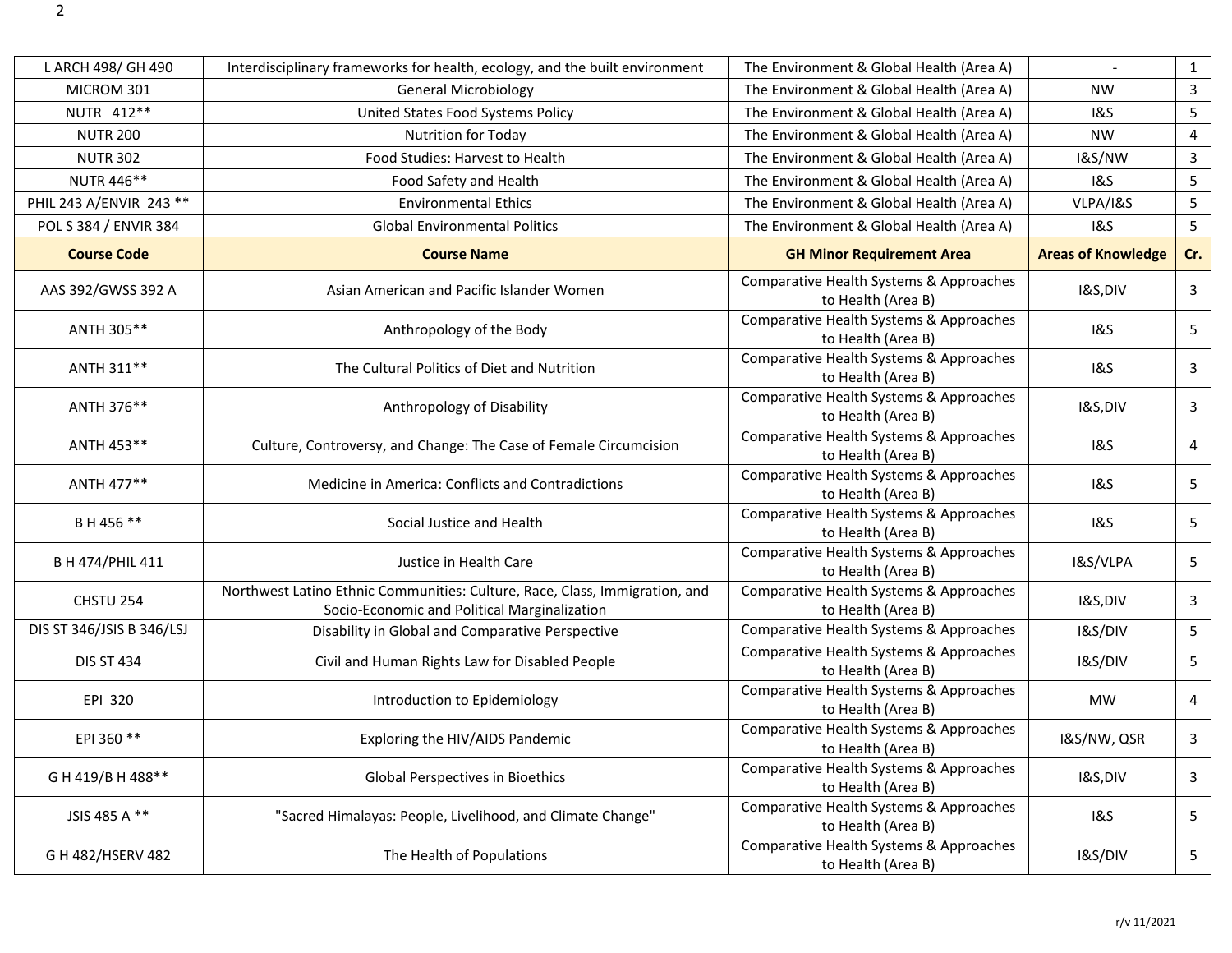| G H 490 A **                         | Special Topics: 'Bioengineering Solutions to Improve the Health of Women,<br>Adolescents & Children' | Comparative Health Systems & Approaches<br>to Health (Area B) |                           | $\mathbf{1}$    |
|--------------------------------------|------------------------------------------------------------------------------------------------------|---------------------------------------------------------------|---------------------------|-----------------|
| GEOG 271**                           | Geography of Food and Eating                                                                         | Comparative Health Systems & Approaches<br>to Health (Area B) | I&S/DIV                   | 5               |
| <b>GEOG 280</b>                      | Introduction to the Geography of Health and Health Care                                              | Comparative Health Systems & Approaches<br>to Health (Area B) | 1&S                       | 5               |
| JSIS A 357/ANTH<br>357/NEAR E 357 ** | Peoples and Cultures of Central and Inner Asia                                                       | Comparative Health Systems & Approaches<br>to Health (Area B) | 1&S                       | 5               |
| HSERV 343**                          | Health Behavior and Health Promotion                                                                 | Comparative Health Systems & Approaches<br>to Health (Area B) |                           | 5               |
| <b>HSERV 475</b>                     | Perspectives in Medical Anthropology                                                                 | Comparative Health Systems & Approaches<br>to Health (Area B) | <b>1&amp;S</b>            | 5               |
| HSTAA 406/AAS 406 A**                | Asian American Activism                                                                              | Comparative Health Systems & Approaches<br>to Health (Area B) | I&S,DIV                   | $\mathsf{3}$    |
| JSIS B 346/DIS ST 346/LSJ            | Disability in Global and Comparative Perspective                                                     | Comparative Health Systems & Approaches                       | I&S/DIV                   | 5 <sub>1</sub>  |
| NEAR E 328 **                        | <b>Bioethics: Secular and Jewish Perspectives</b>                                                    | Comparative Health Systems & Approaches<br>to Health (Area B) | I&S/DIV                   | 3               |
| NURS 431**                           | Child Health                                                                                         | Comparative Health Systems & Approaches<br>to Health (Area B) |                           | 5               |
| NURS 415**                           | Nursing Care of Childbearing Families                                                                | Comparative Health Systems & Approaches<br>to Health (Area B) |                           | 5               |
| NUTR 141 **                          | Introduction to Foods                                                                                | Comparative Health Systems & Approaches<br>to Health (Area B) | <b>NW</b>                 | 5               |
| JSIS A 493 **                        | Water and Security in the Middle East                                                                | Comparative Health Systems & Approaches<br>to Health (Area B) | <b>1&amp;S</b>            | 5               |
| PHG 301 **                           | Introduction to Genetic Epidemiology                                                                 | Comparative Health Systems & Approaches<br>to Health (Area B) | <b>1&amp;S/NW</b>         | $\mathbf{3}$    |
| PHIL 411/B H 474                     | Justice in Health Care                                                                               | Comparative Health Systems & Approaches<br>to Health (Area B) | I&S/VLPA                  | 5               |
| PHIL 441 **                          | <b>Public Health Ethics</b>                                                                          | Comparative Health Systems & Approaches                       | <b>1&amp;S</b>            | $5\phantom{.0}$ |
| PSYCH 417**                          | Stress, Aging, and the Brain                                                                         | Comparative Health Systems & Approaches<br>to Health (Area B) |                           | $\mathbf{3}$    |
| PSYCH 451**                          | <b>Health Psychology</b>                                                                             | Comparative Health Systems & Approaches<br>to Health (Area B) | <b>1&amp;S/NW</b>         | 4               |
| PSYCH 478**                          | <b>Cultural Psychology</b>                                                                           | Comparative Health Systems & Approaches<br>to Health (Area B) | <b>1&amp;S</b>            | 4               |
| SOC 230**                            | Introduction to Racial and Ethnic Health Disparities in the United States                            | Comparative Health Systems & Approaches<br>to Health (Area B) | I&S/DIV                   | 5               |
| SPHSC 308 **                         | Social-Cultural Aspects of Communication                                                             | Comparative Health Systems & Approaches<br>to Health (Area B) | <b>1&amp;S</b>            | 3               |
| <b>Course Code</b>                   | <b>Course Name</b>                                                                                   | <b>GH Minor Requirement Area</b>                              | <b>Areas of Knowledge</b> | Cr.             |
| <b>ANTH 101</b>                      | <b>Exploring Sociocultural Anthropology</b>                                                          | Sociocultural Ecology of Health (Area C)                      | I&S/DIV                   | $5\overline{)}$ |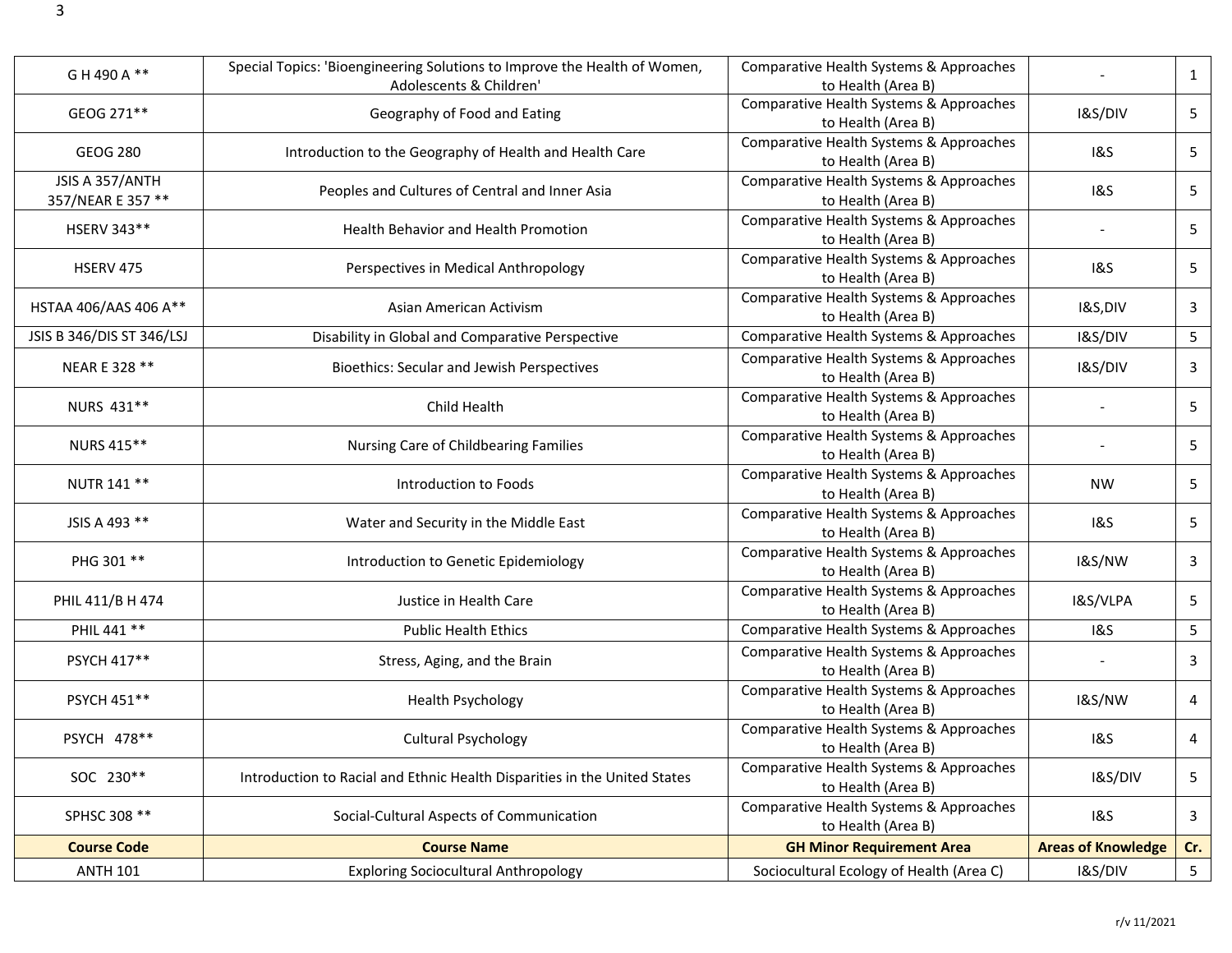|                               | Body and Soul: Introduction to Medical Anthropology and Global Health as  |                                          |                    |                 |
|-------------------------------|---------------------------------------------------------------------------|------------------------------------------|--------------------|-----------------|
| ANTH 302 **                   | <b>Social Justice Praxis</b>                                              | Sociocultural Ecology of Health (Area C) | I&S/DIV            | 5               |
| ANTH 323/LSJ 321              | Human Rights Law in Culture and Practice                                  | Sociocultural Ecology of Health (Area C) | I&S/DIV            | 5               |
| ANTH 345/GWSS 345/JSIS        |                                                                           |                                          |                    |                 |
| B 345                         | Women and International Economic Development                              | Sociocultural Ecology of Health (Area C) | I&S/DIV            | 5               |
| <b>ANTH 377</b>               | Anthropology and International Health                                     | Sociocultural Ecology of Health (Area C) | <b>1&amp;S</b>     | 5               |
| ANTH 479 **                   | Immigrant And Refugee Health                                              | Sociocultural Ecology of Health (Area C) |                    | $5\phantom{.0}$ |
|                               | Domesticating International Human Rights: Perspectives on U.S. Asylum and |                                          |                    |                 |
| ANTH 497 **                   | Refugee Law                                                               | Sociocultural Ecology of Health (Area C) | <b>I&amp;S,DIV</b> | 5               |
| B H 444 **                    | <b>Ethical Implications of Emerging Biotechnology</b>                     | Sociocultural Ecology of Health (Area C) |                    | 3               |
| ECON 345 **                   | <b>Global Health Economics</b>                                            | Sociocultural Ecology of Health (Area C) | <b>1&amp;S</b>     | 5               |
| ECON 448 **                   | Population and Development (prereq: ECON 300)                             | Sociocultural Ecology of Health (Area C) | I&S/DIV            | 5               |
| G H 305/LAW 305 **            | Global Health and Justice                                                 | Sociocultural Ecology of Health (Area C) | <b>1&amp;S</b>     | 3               |
| G H 456 **                    | <b>Global Mental Health</b>                                               | Sociocultural Ecology of Health (Area C) | I&S,DIV            | $\mathbf{3}$    |
| G H 458 **                    | Global Violence and Health                                                | Sociocultural Ecology of Health (Area C) | I&S/DIV            | 3               |
| GEOG 276                      | Introduction to Political Geography                                       | Sociocultural Ecology of Health (Area C) | <b>1&amp;S</b>     | 5               |
| GEOG 123/JSIS 123             | Introduction to Globalization                                             | Sociocultural Ecology of Health (Area C) | I&S/DIV            | 5               |
| <b>GEOG 230</b>               | Geographies of Global Inequality                                          | Sociocultural Ecology of Health (Area C) | I&S/DIV            | 5               |
| GH 574A/NURS 518**            | <b>Global Health Nursing</b>                                              | Sociocultural Ecology of Health (Area C) |                    | 3               |
| <b>GWSS 345/ANTH 345/JSIS</b> |                                                                           |                                          |                    |                 |
| B 345                         | Women and International Economic Development                              | Sociocultural Ecology of Health (Area C) | I&S/DIV            | 5               |
| GWSS 333**                    | Gender and Globalization                                                  | Sociocultural Ecology of Health (Area C) | I&S, DIV           | 5               |
| HSERV 100 **                  | Personal and Public Health                                                | Sociocultural Ecology of Health (Area C) | <b>1&amp;S</b>     | 3               |
| HSTCMP 485                    | Comparative Colonialism                                                   | Sociocultural Ecology of Health (Area C) | I&S/DIV            | 5               |
| JSIS 123/GEOG 123             | Introduction to Globalization                                             | Sociocultural Ecology of Health (Area C) | I&S/DIV            | 5               |
| <b>JSIS 201</b>               | The Making of the 21st Century                                            | Sociocultural Ecology of Health (Area C) | 1&S                | 5               |
| JSIS B 441**                  | <b>Forced Migrations</b>                                                  | Sociocultural Ecology of Health (Area C) | I&S,DIV            | 5               |
| <b>JSIS B 331</b>             | Political Economy of Development                                          | Sociocultural Ecology of Health (Area C) | <b>1&amp;S</b>     | 5               |
| <b>JSIS B 333</b>             | <b>Gender and Globalization</b>                                           | Sociocultural Ecology of Health (Area C) | I&S/DIV            | 5               |
| JSIS B 335**                  | Geography of the Developing World                                         | Sociocultural Ecology of Health (Area C) | 1&S                | 5               |
| JSIS B 345/ANTH               |                                                                           |                                          |                    |                 |
| 345/GWSS 345                  | Women and International Economic Development                              | Sociocultural Ecology of Health (Area C) | I&S/DIV            | 5 <sub>1</sub>  |
| LAW 305/G H 305 **            | Global Health and Justice                                                 | Sociocultural Ecology of Health (Area C) | 18S                | 3               |
| LSJ 320/POL S 368             | The Politics and Law of International Human Rights                        | Sociocultural Ecology of Health (Area C) | I&S/DIV            | 5               |
| NURS 425**                    | <b>Health Equity</b>                                                      | Sociocultural Ecology of Health (Area C) |                    | 3               |
| NUTR 412**                    | United States Food Systems Policy                                         | Sociocultural Ecology of Health (Area C) | <b>1&amp;S</b>     | 5               |
| NUTR 446**                    | Food Safety and Health                                                    | Sociocultural Ecology of Health (Area C) | <b>1&amp;S</b>     | 5               |
| POL S 368/LSJ 320             | The Politics and Law of International Human Rights                        | Sociocultural Ecology of Health (Area C) | I&S/DIV            | 5 <sub>1</sub>  |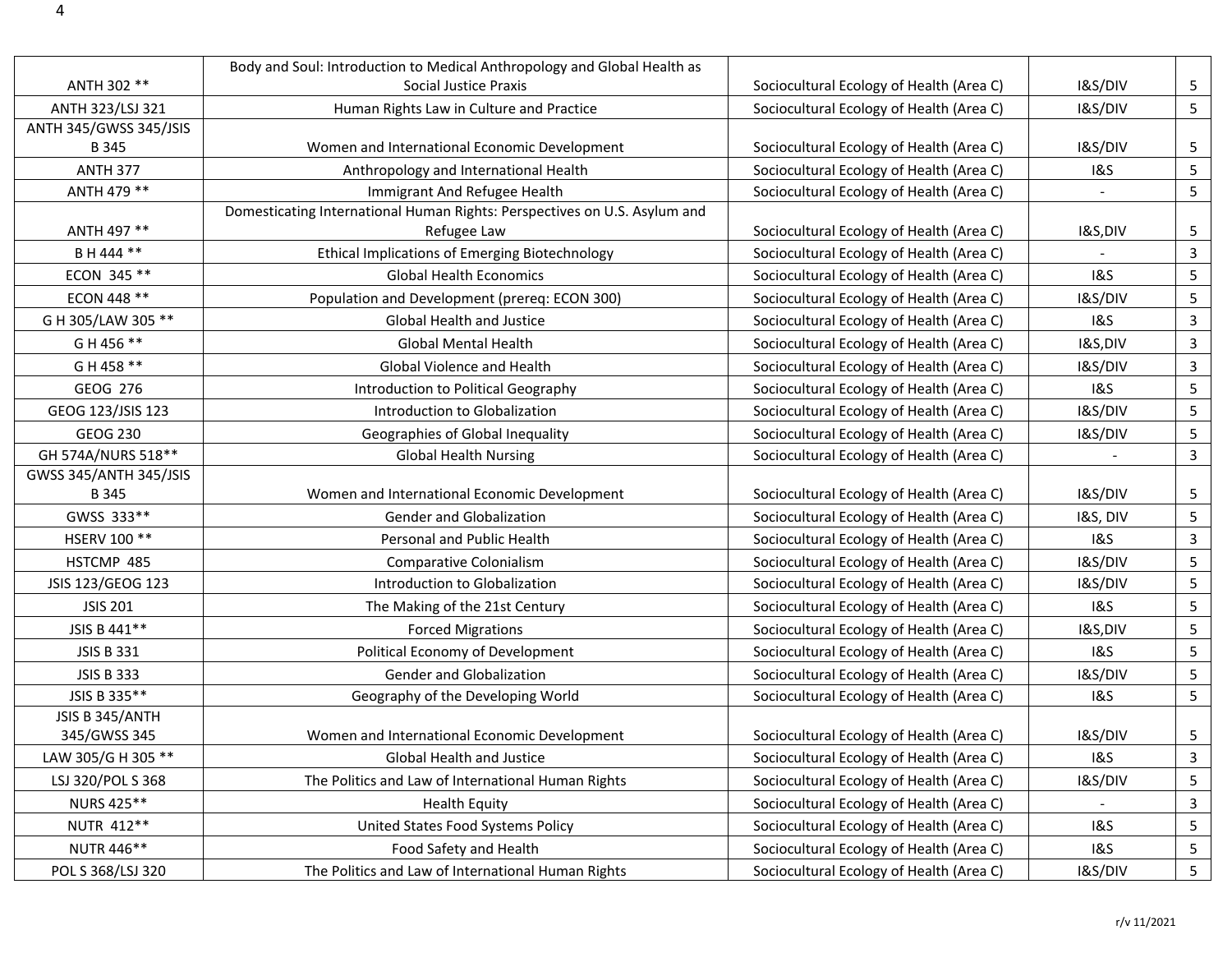| SOC 230 **                             | Intro to Racial and Ethnic Health Disparities in the US                       | Sociocultural Ecology of Health (Area C) | I&S/DIV                   | $5\phantom{.}$ |
|----------------------------------------|-------------------------------------------------------------------------------|------------------------------------------|---------------------------|----------------|
| <b>Course Code</b>                     | <b>Course Name</b>                                                            | <b>GH Minor Requirement Area</b>         | <b>Areas of Knowledge</b> | Cr.            |
| AAS 206 **                             | Contemporary Issues of Asian and Pacific Islander Americans                   | Regional and Area Studies (Area D)       | I&S/DIV                   | $5\phantom{.}$ |
| AAS 350 **                             | Critical Overseas Chinese/Chinese American Histories                          | Regional and Area Studies (Area D)       | I&S/DIV                   | 5              |
| AAS 392/GWSS 392 **                    | Asian American and Pacific Islander Women                                     | Regional and Area Studies (Area D)       | I&S/DIV                   | 5              |
| AES 340 **                             | Race, Ethnicity, and Education                                                | Regional and Area Studies (Area D)       | I&S/DIV                   | 5              |
| AIS 203 **                             | Introduction to Indigenous Knowledge                                          | Regional and Area Studies (Area D)       | I&S/DIV                   | 5              |
| AIS 270/JSIS A 270 **                  | Native Peoples of the Pacific Northwest                                       | Regional and Area Studies (Area D)       | I&S/DIV                   | 5              |
| <b>ANTH 269</b>                        | The Modern Middle East and Central Asia                                       | Regional and Area Studies (Area D)       | <b>1&amp;S</b>            | 5              |
| <b>ANTH 313</b>                        | Peoples of Africa                                                             | Regional and Area Studies (Area D)       | <b>1&amp;S</b>            | 5              |
| ANTH 316/JSIS A 316                    | Modern South Asia                                                             | Regional and Area Studies (Area D)       | <b>1&amp;S</b>            | 5              |
| ANTH 323/LSJ 321                       | Human Rights Law in Culture and Practice                                      | Regional and Area Studies (Area D)       | I&S/DIV                   | 5              |
| ANTH 357/JSIS A                        | Peoples and Cultures of Central and Inner Asia                                | Regional and Area Studies (Area D)       | 1&S                       | 5              |
| ANTH 425/JSIS A 427                    | Anthropology of the Post-Soviet States                                        | Regional and Area Studies (Area D)       | <b>1&amp;S</b>            | 5              |
| <b>ANTH 442/GWSS 446/JSIS</b><br>A 452 | Global Asia                                                                   | Regional and Area Studies (Area D)       | I&S/DIV                   | 5              |
| ANTH 443/JSIS A 449 **                 | Anthropology of Modern Japan                                                  | Regional and Area Studies (Area D)       | <b>1&amp;S</b>            | 5              |
| ANTH 444/JSIS A 403 **                 | Politics of Representation in Modern China                                    | Regional and Area Studies (Area D)       | I&S/DIV                   | 5              |
| ANTH 449/JSIS A 405 **                 | Social Transformation of Modern East Asia                                     | Regional and Area Studies (Area D)       | <b>1&amp;S</b>            | 5              |
| ANTH 469**                             | Cambodia: History, Politics, Ethnography                                      | Regional and Area Studies (Area D)       | <b>1&amp;S</b>            | 5              |
| ANTH 492 **                            | Settler Colonialism                                                           | Regional and Area Studies (Area D)       |                           | $\mathbf{3}$   |
| CHID 280/JSIS A 280 **                 | Indigenous Encounters: Politics, Culture, and Representation in Latin America | Regional and Area Studies (Area D)       | I&S/DIV                   | 5              |
| CHSTU 320**                            | Food Sovereignty Movements in Mexico and the United States                    | Regional and Area Studies (Area D)       | <b>1&amp;S</b>            | 5              |
| CHSTU 352 **                           | Latina/o Migrations: A Comparative Analysis                                   | Regional and Area Studies (Area D)       | I&S/DIV                   | 5              |
| ECON 491 **                            | Issues in Economic Development (prereq: ECON 301)                             | Regional and Area Studies (Area D)       | <b>1&amp;S</b>            | 5              |
| <b>ECON 495</b>                        | Economies in Transition (prereq: ECON 301)                                    | Regional and Area Studies (Area D)       | <b>1&amp;S</b>            | 5              |
| GEOG 123/JSIS 123                      | Introduction to Globalization                                                 | Regional and Area Studies (Area D)       | I&S/DIV                   | 5              |
| GEOG 236/JSIS A 236 **                 | Development and Challenge in Greater China                                    | Regional and Area Studies (Area D)       | <b>1&amp;S</b>            | 5              |
| GEOG 277 **                            | Geography of Cities                                                           | Regional and Area Studies (Area D)       | I&S/DIV                   | 5              |
| GEOG 310 **                            | Immigrant America: Trends and Policies from a Geographic Perspective          | Regional and Area Studies (Area D)       | I&S/DIV                   | $5\phantom{.}$ |
| GEOG 333                               | Russia's Changing Landscape                                                   | Regional and Area Studies (Area D)       | <b>1&amp;S</b>            | 5              |
| GEOG 335 / JSIS B 335 **               | Geography of the Developing World                                             | Regional and Area Studies (Area D)       | <b>1&amp;S</b>            | 5              |
| <b>GEOG 336</b>                        | Development and Challenge in China                                            | Regional and Area Studies (Area D)       | <b>1&amp;S</b>            | 5              |
| GEOG 342 **                            | Geography of Inequality                                                       | Regional and Area Studies (Area D)       | I&S/DIV                   | 5              |
| GEOG 375/JSIS B 375 **                 | Geopolitics                                                                   | Regional and Area Studies (Area D)       | I&S/DIV                   | 5              |
| GEOG 381                               | Maps and Health                                                               | Regional and Area Studies (Area D)       | 1&S                       | 5              |
| GEOG 435 **                            | Industrialization and Urbanization in China                                   | Regional and Area Studies (Area D)       | 18S                       | 5 <sub>1</sub> |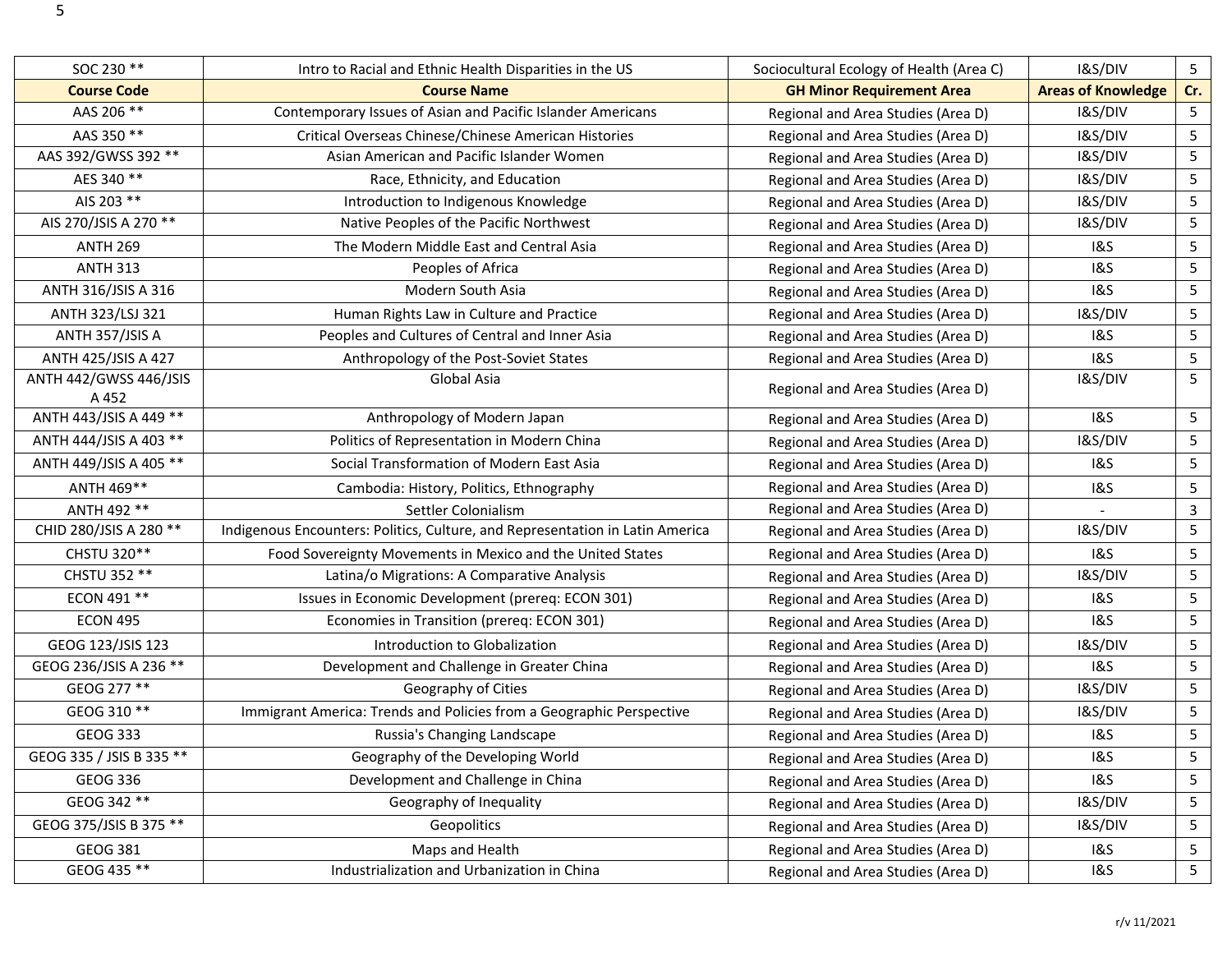| GEOG 438 **                            | Cities of East Asia                                     | Regional and Area Studies (Area D) | <b>1&amp;S</b>     | 5               |
|----------------------------------------|---------------------------------------------------------|------------------------------------|--------------------|-----------------|
| <b>GWSS 339/ANTH 339/JSIS</b><br>A 339 | Social Movements in Contemporary India                  | Regional and Area Studies (Area D) | I&S/DIV            | 5 <sup>1</sup>  |
| GWSS 392/AAS 392 **                    | Asian American and Pacific Islander Women               | Regional and Area Studies (Area D) | I&S/DIV            | 5 <sub>1</sub>  |
| <b>GWSS 446/ANTH 442/JSIS</b><br>A 452 | Global Asia                                             | Regional and Area Studies (Area D) | I&S/DIV            | 5 <sub>1</sub>  |
| GWSS 333**                             | <b>Gender and Globalization</b>                         | Regional and Area Studies (Area D) | I&S, DIV           | 5               |
| HSTAA 480/JSIS A 488                   | Labor & Popular Movements in Latin America              | Regional and Area Studies (Area D) | 18S                | $5\phantom{.0}$ |
| HSTAFM 151                             | Africa in the Era of the Atlantic Slave Trade           | Regional and Area Studies (Area D) | I&S/DIV            | 5               |
| HSTAFM 152                             | Introduction to African History, c. 1880 - Present      | Regional and Area Studies (Area D) | I&S/DIV            | 5               |
| HSTAFM 163                             | The Modern Middle East                                  | Regional and Area Studies (Area D) | I&S/DIV            | $5\phantom{.}$  |
| <b>HSTAFM 278**</b>                    | Modern North Africa                                     | Regional and Area Studies (Area D) | I&S/DIV            | 5               |
| HSTAFM 453                             | Health and Illness in Africa                            | Regional and Area Studies (Area D) | <b>1&amp;S</b>     | $5\phantom{.}$  |
| HSTAFM 463                             | Modern Persian Gulf                                     | Regional and Area Studies (Area D) | I&S, DIV           | 5               |
| HSTAS 202/JSIS A 202 **                | Introduction to South Asian History, 1500 - present     | Regional and Area Studies (Area D) | <b>1&amp;S</b>     | 5               |
| <b>HSTAS 211</b>                       | History of Chinese Civilization                         | Regional and Area Studies (Area D) | <b>1&amp;S</b>     | $\overline{5}$  |
| HSTAS 212/JSIS A 212 **                | History of Korean Civilization                          | Regional and Area Studies (Area D) | 1&S                | $5\phantom{.}$  |
| HSTAS 221/JSIS A 221 **                | History of Southeast Asia                               | Regional and Area Studies (Area D) | I&S/DIV            | 5               |
| <b>HSTAS 245/JSIS A 245</b>            | Human Rights in Asia                                    | Regional and Area Studies (Area D) | I&S/DIV            | 5               |
| HSTAS 254 / JSIS A 254 **              | China in the Twentieth Century                          | Regional and Area Studies (Area D) | <b>1&amp;S</b>     | $5\phantom{.}$  |
| HSTAS 264/JSIS B 264 **                | Violence, Race, and Memory                              | Regional and Area Studies (Area D) | VLPA/I&S, DIV      | 5               |
| HSTAS 265 / JSIS A 265 **              | The Viet Nam Wars                                       | Regional and Area Studies (Area D) | <b>1&amp;S</b>     | 5               |
| HSTAS 327/JSIS A 327 **                | China and the West in Historical Perspective, 1500-1976 | Regional and Area Studies (Area D) | <b>1&amp;S</b>     | 5               |
| HSTAS 404/JSIS A 409                   | History of Twentieth-Century India                      | Regional and Area Studies (Area D) | <b>1&amp;S</b>     | $5\phantom{.0}$ |
| HSTAS 423/JSIS A 423 **                | History of Modern Japan                                 | Regional and Area Studies (Area D) | <b>1&amp;S</b>     | $5\phantom{.0}$ |
| HSTAS 424/JSIS A 424 **                | The Emergence of Postwar Japan                          | Regional and Area Studies (Area D) | <b>1&amp;S</b>     | 5               |
| HSTAS 463                              | Southeast Asian History from 1800 to the Present        | Regional and Area Studies (Area D) | <b>1&amp;S</b>     | 5               |
| HSTAS 482 **                           | History of Modern Korea                                 | Regional and Area Studies (Area D) | <b>1&amp;S</b>     | $5\phantom{.}$  |
| HSTCMP 205 / JSIS A 205<br>$***$       | <b>Filipino Histories</b>                               | Regional and Area Studies (Area D) | I&S/DIV            | 5 <sup>5</sup>  |
| HSTCMP 340/JSIS B 340 **               | The Cold War: Realities, Myths, Legacies                | Regional and Area Studies (Area D) | <b>1&amp;S</b>     | 5               |
| HSTCMP 485                             | Comparative Colonialism                                 | Regional and Area Studies (Area D) | <b>I&amp;S/DIV</b> | 5               |
| <b>HSTEU 113 **</b>                    | Europe and the Modern World                             | Regional and Area Studies (Area D) | <b>1&amp;S</b>     | 5               |
| <b>HSTEU 376 **</b>                    | Modern Irish History                                    | Regional and Area Studies (Area D) | I&S/DIV            | 5               |
| HSTEU 445/JSIS A 445 **                | The Rise and Fall of the Soviet Union                   | Regional and Area Studies (Area D) | 1&S                | 5               |
| <b>HSTEU 452 **</b>                    | Eastern Europe Since 1918                               | Regional and Area Studies (Area D) | <b>1&amp;S</b>     | 5               |
| HSTEU 454/SCAND 454**                  | <b>Baltic History</b>                                   | Regional and Area Studies (Area D) | 18S                | 5 <sub>1</sub>  |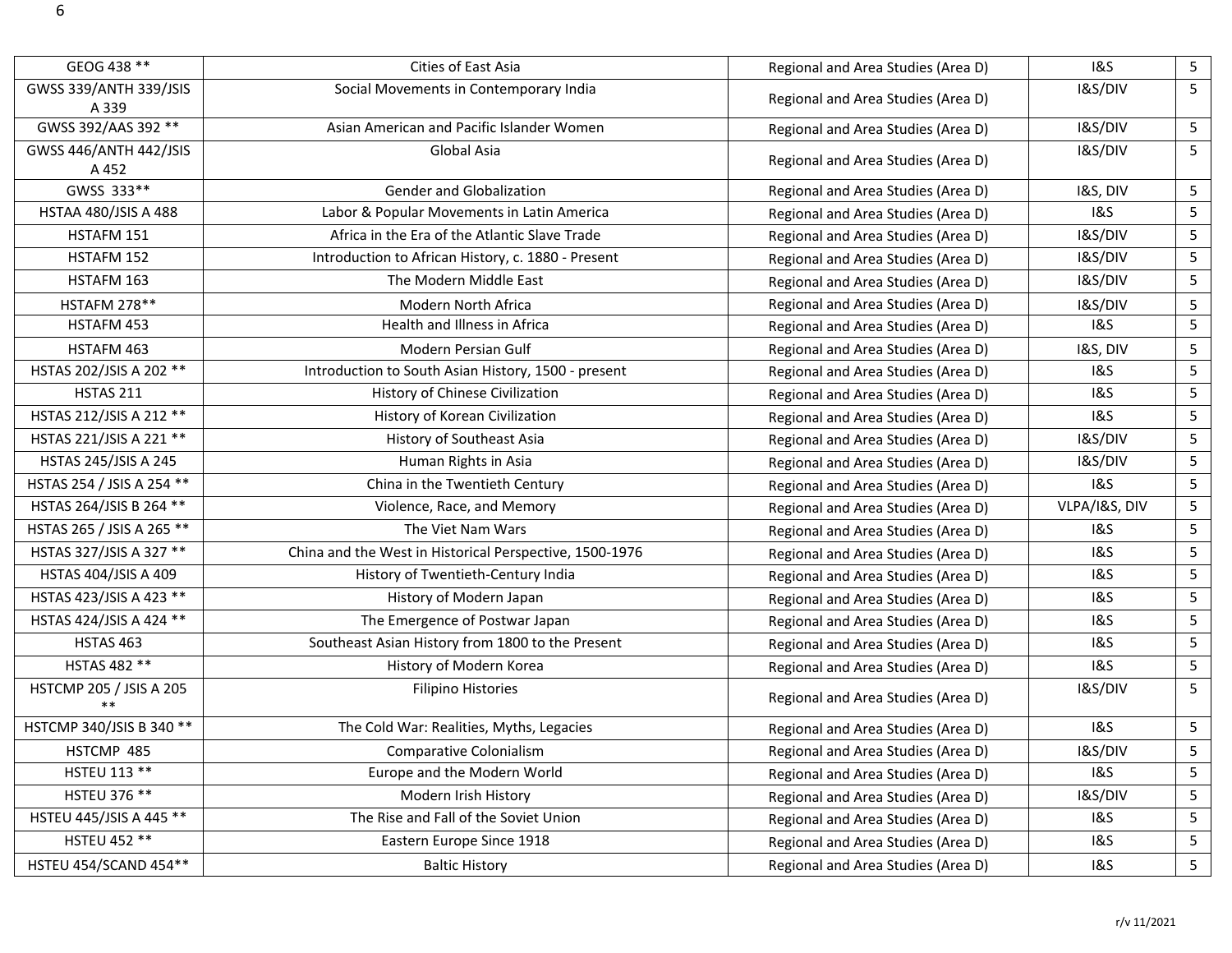| <b>HSTLAC 185 **</b>            | Race, Gender, and Class in Latin America and the Caribbean                                                              | Regional and Area Studies (Area D) | I&S/DIV        | $\overline{\mathbf{5}}$ |
|---------------------------------|-------------------------------------------------------------------------------------------------------------------------|------------------------------------|----------------|-------------------------|
| HSTLAC 282                      | History of Mexico: Culture, Identity, and the Politics of Rule from the Aztecs to<br>the Present                        | Regional and Area Studies (Area D) | 1&S            | 5                       |
| HSTLAC 325/JSIS A 325 **        | Modern Mexico: Culture, Politics and Society                                                                            | Regional and Area Studies (Area D) | <b>1&amp;S</b> | $\sqrt{5}$              |
| HSTLAC 385                      | Colonial Society and the Negotiation of Rule in Latin America and the Caribbean                                         | Regional and Area Studies (Area D) | I&S/DIV        | $\mathsf S$             |
| HSTLAC 386                      | The Challenges of Post-Coloniality in Latin America and the Caribbean                                                   | Regional and Area Studies (Area D) | I&S/DIV        | $\overline{5}$          |
| HSTLAC 481                      | History of Peru and the Andean Region                                                                                   | Regional and Area Studies (Area D) | <b>1&amp;S</b> | $\overline{\mathbf{5}}$ |
| HSTLAC 482                      | The History of Brazil: Colonial Period to the Present                                                                   | Regional and Area Studies (Area D) | 1&S            | $\sqrt{5}$              |
| I BUS 330 **                    | Business Environment in Developing Nations (prereq: I BUS 300)                                                          | Regional and Area Studies (Area D) | $\blacksquare$ | $\pmb{4}$               |
| I BUS 462/JSIS A 478 **         | Japanese Business and Technology                                                                                        | Regional and Area Studies (Area D) | <b>1&amp;S</b> | $\overline{\mathbf{5}}$ |
| JSIS 202 **                     | Cultural Interactions in an Interdependent World                                                                        | Regional and Area Studies (Area D) | <b>1&amp;S</b> | $\sqrt{5}$              |
| JSIS 203 **                     | Rise of Asia                                                                                                            | Regional and Area Studies (Area D) | <b>1&amp;S</b> | $\mathsf S$             |
| JSIS 222 **                     | Global Markets, Local Economies                                                                                         | Regional and Area Studies (Area D) | 1&S            | $\overline{\mathbf{5}}$ |
| JSIS 484 A **                   | Special Topics in East Asian Studies: 'Modern Taiwanese History and<br>Contemporary Taiwanese Society'                  | Regional and Area Studies (Area D) | <b>1&amp;S</b> | 5                       |
| JSIS 485 A **                   | Special Topics in South Asian Studies: 'Destination Nepal: Ethnography of<br><b>Encounters and Cultural Resilience'</b> | Regional and Area Studies (Area D) | <b>1&amp;S</b> | 5                       |
| JSIS 488 B **                   | Special Topics in European Studies: "Economics of the European Union"                                                   | Regional and Area Studies (Area D) | <b>1&amp;S</b> | 5                       |
| JSIS 488 C **                   | Special Topics in European Studies: "Greece Today: The Mediterranean, Europe<br>and the World"                          | Regional and Area Studies (Area D) | <b>1&amp;S</b> | 5                       |
| JSIS A 202/HSTAS 202 **         | Introduction to South Asian History, 1500 - present                                                                     | Regional and Area Studies (Area D) | <b>1&amp;S</b> | 5                       |
| JSIS A 205 / HSTCMP 205<br>$**$ | <b>Filipino Histories</b>                                                                                               | Regional and Area Studies (Area D) | I&S/DIV        | 5                       |
| <b>JSIS A 206</b>               | Contemporary India and Pakistan                                                                                         | Regional and Area Studies (Area D) | <b>1&amp;S</b> | $\sqrt{5}$              |
| JSIS A 210/NEAR E 229 **        | Introduction to Islamic Civilization                                                                                    | Regional and Area Studies (Area D) | I&S/VLPA       | 5                       |
| JSIS A 212/HSTAS 212 **         | History of Korean Civilization                                                                                          | Regional and Area Studies (Area D) | 1&S            | $\sqrt{5}$              |
| JSIS A 213/POL S 213 **         | The Korean Peninsula and World Politics                                                                                 | Regional and Area Studies (Area D) | <b>1&amp;S</b> | 5                       |
| JSIS A 221/HSTAS 221 **         | History of Southeast Asia                                                                                               | Regional and Area Studies (Area D) | I&S/DIV        | $\sqrt{5}$              |
| JSIS A 236/GEOG 236 **          | Development and Challenge in Greater China                                                                              | Regional and Area Studies (Area D) | <b>1&amp;S</b> | 5                       |
| JSIS A 242 **                   | Introduction to Contemporary Japan                                                                                      | Regional and Area Studies (Area D) | <b>1&amp;S</b> | $\overline{\mathbf{5}}$ |
| JSIS A 245/HSTAS 245            | Human Rights in Asia                                                                                                    | Regional and Area Studies (Area D) | I&S/DIV        | $\mathsf S$             |
| JSIS A 254 / HSTAS 254 **       | China in the Twentieth Century                                                                                          | Regional and Area Studies (Area D) | <b>1&amp;S</b> | 5                       |
| JSIS A 265/HSTAS 265 **         | The Viet Name Wars                                                                                                      | Regional and Area Studies (Area D) | <b>1&amp;S</b> | 5                       |
| JSIS A 268/NEAR E 268 **        | Introduction to the Silk Road                                                                                           | Regional and Area Studies (Area D) | <b>1&amp;S</b> | 5                       |
| JSIS A 270**                    | Native Peoples of the Northwest Coast                                                                                   | Regional and Area Studies (Area D) | I&S,DIV        | 5                       |
| JSIS A 280/CHID 280 **          | Indigenous Encounters: Politics, Culture, and Representation in Latin America                                           | Regional and Area Studies (Area D) | I&S/DIV        | 5                       |
| JSIS A 301 **                   | Europe Today                                                                                                            | Regional and Area Studies (Area D) | <b>1&amp;S</b> | 5                       |
| JSIS A 305**                    | Changing Generations in Japan and East Asia                                                                             | Regional and Area Studies (Area D) | <b>1&amp;S</b> | 5 <sub>1</sub>          |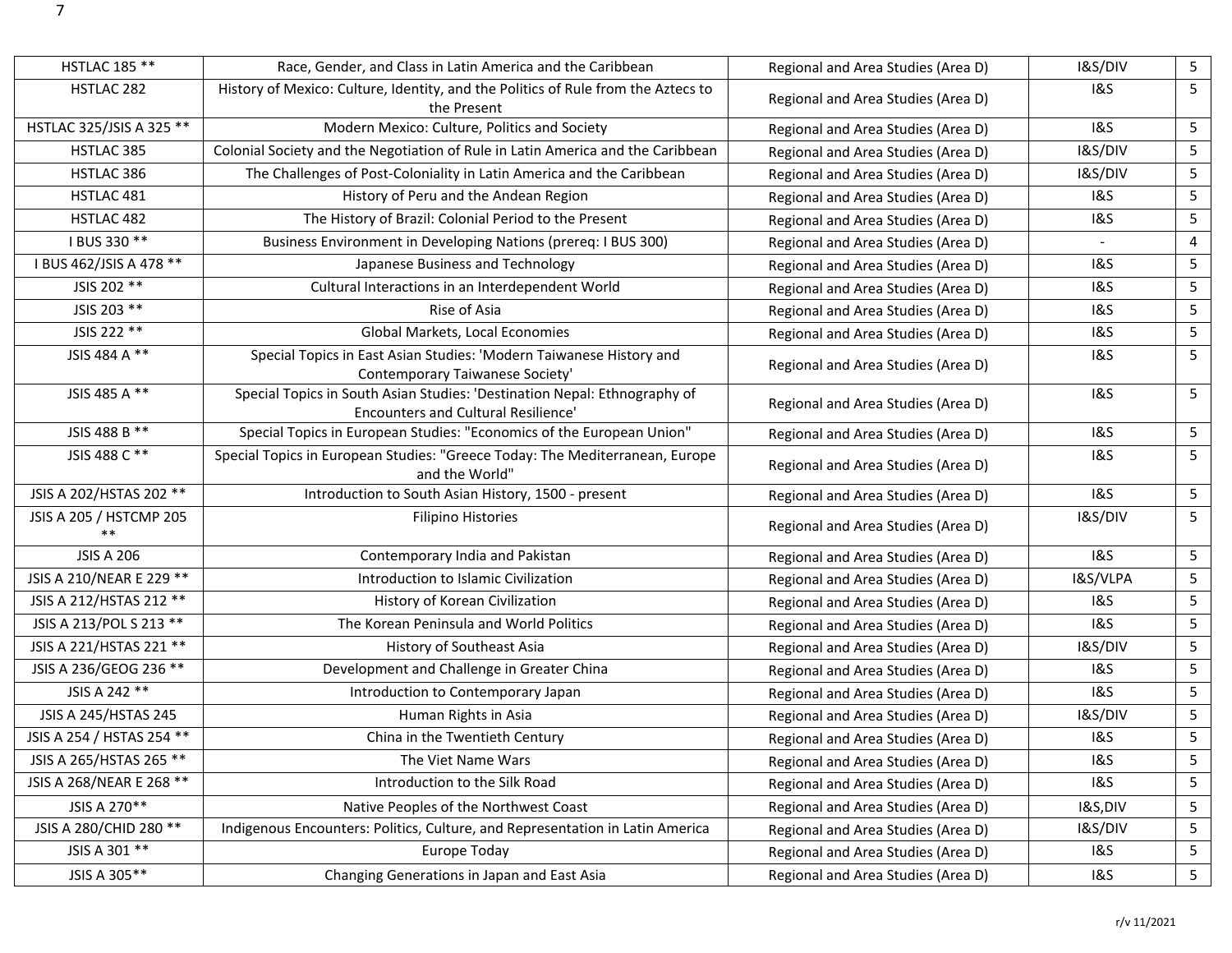| JSIS A 316/ANTH 316                  | Modern South Asia                                                   | Regional and Area Studies (Area D) | <b>1&amp;S</b> | 5                       |
|--------------------------------------|---------------------------------------------------------------------|------------------------------------|----------------|-------------------------|
| JSIS A 322/POL S 322                 | International Political Economy of Latin America                    | Regional and Area Studies (Area D) | <b>1&amp;S</b> | $\mathsf S$             |
| JSIS A 324/LSJ 322**                 | Human Rights in Latin America                                       | Regional and Area Studies (Area D) | I&S,DIV        | $\mathsf S$             |
| JSIS A 324/LSJ 322                   | Human Rights in Latin America                                       | Regional and Area Studies (Area D) | I&S/DIV        | $\mathsf S$             |
| JSIS A 325/HSTLAC 325 **             | Modern Mexico: Culture, Politics and Society                        | Regional and Area Studies (Area D) | <b>1&amp;S</b> | 5                       |
| JSIS A 327/HSTAS 327 **              | China and the West in Historical Perspective, 1500-1976             | Regional and Area Studies (Area D) | <b>1&amp;S</b> | 5                       |
| JSIS A 339/ANTH<br>339/GWSS 339      | Social Movements in Contemporary India                              | Regional and Area Studies (Area D) | I&S/DIV        | 5                       |
| JSIS A 342/POL S 342                 | Government and Politics of Latin America                            | Regional and Area Studies (Area D) | <b>1&amp;S</b> | 5                       |
| JSIS A 345/SCAND 345 **              | <b>Baltic Cultures</b>                                              | Regional and Area Studies (Area D) | I&S/VLPA       | $\sqrt{5}$              |
| JSIS A 349 **                        | Migration and Multiculturalism in the Mediterranean                 | Regional and Area Studies (Area D) | <b>1&amp;S</b> | $\sqrt{5}$              |
| JSIS A 355/SOC 355                   | Social Change in Latin America                                      | Regional and Area Studies (Area D) | <b>1&amp;S</b> | $\mathsf S$             |
| JSIS A 357/ANTH<br>357/NEAR E 357 ** | Peoples and Cultures of Central and Inner Asia                      | Regional and Area Studies (Area D) | 1&S            | 5                       |
| JSIS A 362 **                        | The Political Economy of Africa                                     | Regional and Area Studies (Area D) | I&S/DIV        | 5                       |
| <b>JSIS A 402</b>                    | The Middle East in the Modern World                                 | Regional and Area Studies (Area D) | <b>1&amp;S</b> | $\sqrt{5}$              |
| JSIS A 403/ANTH 444 **               | Politics of Representation in Modern China                          | Regional and Area Studies (Area D) | I&S/DIV        | 5                       |
| JSIS A 405/ANTH 449 **               | Social Transformation of Modern East Asia                           | Regional and Area Studies (Area D) | <b>1&amp;S</b> | $\overline{\mathbf{5}}$ |
| JSIS A 406/ANTH 406                  | China's Environment (see preregs)                                   | Regional and Area Studies (Area D) | <b>1&amp;S</b> | $\sqrt{5}$              |
| JSIS A 408 / POL S 442 **            | Government and Politics of China                                    | Regional and Area Studies (Area D) | <b>1&amp;S</b> | $\mathsf S$             |
| JSIS A 409/HSTAS 404                 | History of Twentieth-Century India                                  | Regional and Area Studies (Area D) | <b>1&amp;S</b> | $\overline{5}$          |
| JSIS A 416 **                        | North Atlantic Treaty Organization                                  | Regional and Area Studies (Area D) | <b>1&amp;S</b> | $\sqrt{5}$              |
| JSIS A 417/POL S 417 **              | Political Economy of India                                          | Regional and Area Studies (Area D) | <b>1&amp;S</b> | $\sqrt{5}$              |
| JSIS A 419 **                        | Southeast Asian Knowledge and the Politics of Information           | Regional and Area Studies (Area D) | <b>1&amp;S</b> | $\mathsf S$             |
| <b>JSIS A 420</b>                    | Post-Soviet Security                                                | Regional and Area Studies (Area D) | <b>1&amp;S</b> | $\overline{\mathbf{5}}$ |
| JSIS A 423/HSTAS 423 **              | History of Modern Japan                                             | Regional and Area Studies (Area D) | <b>1&amp;S</b> | $\overline{5}$          |
| JSIS A 424/HSTAS 424 **              | The Emergence of Postwar Japan                                      | Regional and Area Studies (Area D) | <b>1&amp;S</b> | $\mathsf S$             |
| JSIS A 425/COM 425                   | European Media Systems                                              | Regional and Area Studies (Area D) | <b>1&amp;S</b> | $\sqrt{5}$              |
| <b>JSIS A 427/ANTH 425</b>           | Anthropology of the Post-Soviet States                              | Regional and Area Studies (Area D) | <b>1&amp;S</b> | 5                       |
| JSIS A 430 **                        | The Soviet Empire: Creation, Consolidation, and Collapse            | Regional and Area Studies (Area D) | <b>1&amp;S</b> | $\mathsf S$             |
| JSIS A 431/SOC 434                   | Demographic Issues in Asia                                          | Regional and Area Studies (Area D) | <b>1&amp;S</b> | $3-$<br>5               |
| JSIS A 435/POL S 435 **              | Japanese Government and Politics                                    | Regional and Area Studies (Area D) | <b>1&amp;S</b> | 5                       |
| JSIS A 437/POL S 424 **              | International Relations of Japan                                    | Regional and Area Studies (Area D) | <b>1&amp;S</b> | 5                       |
| JSIS A 440/HSTAS 440 **              | Japanese History in Ecological Perspective                          | Regional and Area Studies (Area D) | <b>1&amp;S</b> | 5                       |
| JSIS A 442/SCAND 445 **              | War and Occupation in Northern Europe: History, Fiction, and Memoir | Regional and Area Studies (Area D) | I&S/DIV/VLPA   | 5                       |
| JSIS A 445/HSTEU 445 **              | The Rise and Fall of the Soviet Union                               | Regional and Area Studies (Area D) | <b>1&amp;S</b> | 5 <sub>1</sub>          |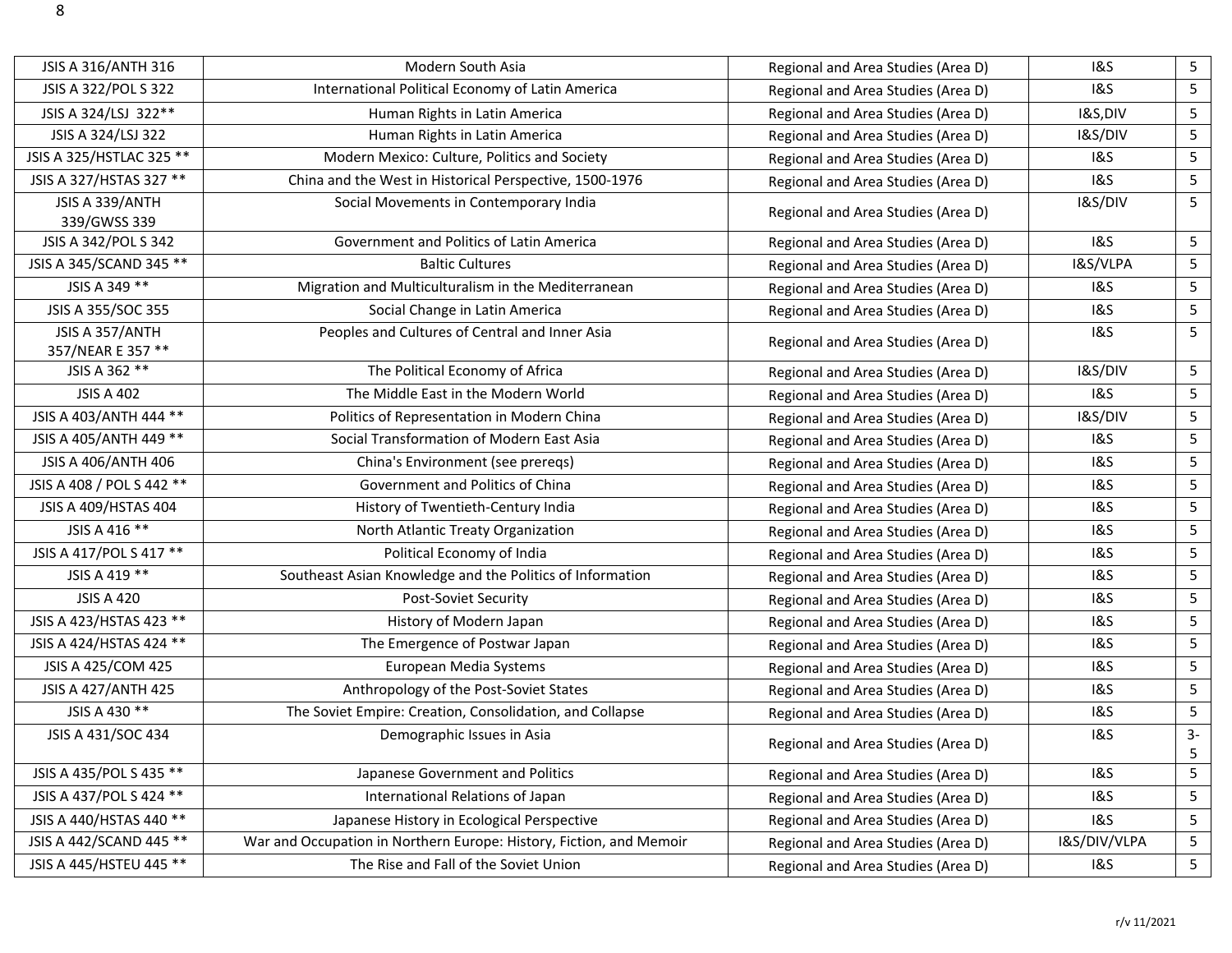| JSIS A 448/ANTH 448 **               | Modern Korean Society                                  | Regional and Area Studies (Area D) | <b>1&amp;S</b> | 5 <sub>1</sub>  |
|--------------------------------------|--------------------------------------------------------|------------------------------------|----------------|-----------------|
| JSIS A 449/ANTH 443 **               | Anthropology of Modern Japan                           | Regional and Area Studies (Area D) | <b>1&amp;S</b> | 5 <sub>1</sub>  |
| JSIS A 452/ANTH<br>442/GWSS 446      | Global Asia                                            | Regional and Area Studies (Area D) | I&S/DIV        | 5               |
| JSIS A 455/SCAND 455 **              | <b>Baltic Politics and Society Today</b>               | Regional and Area Studies (Area D) | <b>1&amp;S</b> | 5 <sub>1</sub>  |
| JSIS A 459 / POL S 419 **            | <b>United States-China Relations</b>                   | Regional and Area Studies (Area D) | <b>1&amp;S</b> | 5 <sub>1</sub>  |
| JSIS A 464/SOC 464 **                | Contemporary Society in the People's Republic of China | Regional and Area Studies (Area D) | <b>1&amp;S</b> | 5               |
| JSIS A 465 **                        | International Humanitarian Law                         | Regional and Area Studies (Area D) | <b>1&amp;S</b> | $5\phantom{.}$  |
| JSIS A 466/POL S 480 **              | <b>Comparative Politics and Korea Studies</b>          | Regional and Area Studies (Area D) | <b>1&amp;S</b> | 5               |
| JSIS A 468 **                        | Russia and the International System                    | Regional and Area Studies (Area D) | <b>1&amp;S</b> | $5\phantom{.0}$ |
| JSIS A 469 **                        | North Korean Society                                   | Regional and Area Studies (Area D) | <b>1&amp;S</b> | 5 <sub>1</sub>  |
| JSIS A 473 **                        | Political Economy of Postwar Japan                     | Regional and Area Studies (Area D) | <b>1&amp;S</b> | 5 <sub>1</sub>  |
| JSIS A 478/I BUS 462 **              | Japanese Business and Technology                       | Regional and Area Studies (Area D) | <b>1&amp;S</b> | 5 <sub>1</sub>  |
| JSIS A 488/HSTAA 480                 | Labor & Popular Movements in Latin America             | Regional and Area Studies (Area D) | <b>1&amp;S</b> | $5\phantom{.}$  |
| JSIS A 490/POL S 445 **              | Politics and Society in Eastern Europe                 | Regional and Area Studies (Area D) | <b>1&amp;S</b> | 5               |
| JSIS A 493 **                        | Water and Security in the Middle East                  | Regional and Area Studies (Area D) | <b>1&amp;S</b> | 5               |
| JSIS B 264/HSTAS 264 **              | Violence, Race, and Memory                             | Regional and Area Studies (Area D) | VLPA/I&S, DIV  | 5               |
| JSIS B 324 **                        | Immigration                                            | Regional and Area Studies (Area D) | I&S/DIV        | 5 <sub>1</sub>  |
| <b>JSIS B 333</b>                    | <b>Gender and Globalization</b>                        | Regional and Area Studies (Area D) | I&S/DIV        | 5 <sub>1</sub>  |
| JSIS B 335 / GEOG 335 **             | Geography of the Developing World                      | Regional and Area Studies (Area D) | <b>1&amp;S</b> | 5 <sub>1</sub>  |
| JSIS B 340/HSTCMP 340 **             | The Cold War: Realities, Myths, Legacies               | Regional and Area Studies (Area D) | <b>1&amp;S</b> | 5               |
| JSIS B 365 **                        | <b>World Cities</b>                                    | Regional and Area Studies (Area D) | <b>1&amp;S</b> | $5\phantom{.}$  |
| JSIS B 375/GEOG 375 **               | Geopolitics                                            | Regional and Area Studies (Area D) | I&S/DIV        | 5               |
| JSIS B 441 **                        | <b>Forced Migrations</b>                               | Regional and Area Studies (Area D) | I&S/DIV        | 5               |
| LSJ 322/JSIS A 324                   | Human Rights in Latin America                          | Regional and Area Studies (Area D) | I&S/DIV        | $5\phantom{.}$  |
| NEAR E 229/JSIS A 210 **             | Introduction to Islamic Civilization                   | Regional and Area Studies (Area D) | I&S/VLPA       | 5 <sub>1</sub>  |
| NEAR E 266 **                        | The Modern Middle East and Central Asia                | Regional and Area Studies (Area D) | <b>1&amp;S</b> | 5 <sub>1</sub>  |
| NEAR E 268/JSIS A 268 **             | Introduction to the Silk Road                          | Regional and Area Studies (Area D) | <b>1&amp;S</b> | $5\phantom{.0}$ |
| NEAR E 357/ANTH 357/JSIS<br>A 357 ** | Peoples and Cultures of Central and Inner Asia         | Regional and Area Studies (Area D) | <b>1&amp;S</b> | 5 <sup>1</sup>  |
| NEAR E 358 **                        | Islam and Muslims in China                             | Regional and Area Studies (Area D) | <b>1&amp;S</b> | 5 <sub>1</sub>  |
| NEAR E 328/B H 339 A                 | <b>Bioethics: Secular and Jewish Perspectives</b>      | Regional and Area Studies (Area D) | I&S,DIV        | $\mathbf{3}$    |
| NURS 431 Child Health                | Geography of Inequality                                | Regional and Area Studies (Area D) | I&S/DIV        | 5 <sub>1</sub>  |
| POL S 213/JSIS A 213 **              | The Korean Peninsula and World Politics                | Regional and Area Studies (Area D) | <b>1&amp;S</b> | 5               |
| POL S 322/JSIS A 322                 | International Political Economy of Latin America       | Regional and Area Studies (Area D) | <b>1&amp;S</b> | 5               |
| POL S 325 **                         | The Arab-Israeli Conflict                              | Regional and Area Studies (Area D) | <b>1&amp;S</b> | 5 <sub>1</sub>  |
| POL S 328 **                         | <b>International Organizations</b>                     | Regional and Area Studies (Area D) | <b>1&amp;S</b> | 5 <sub>5</sub>  |